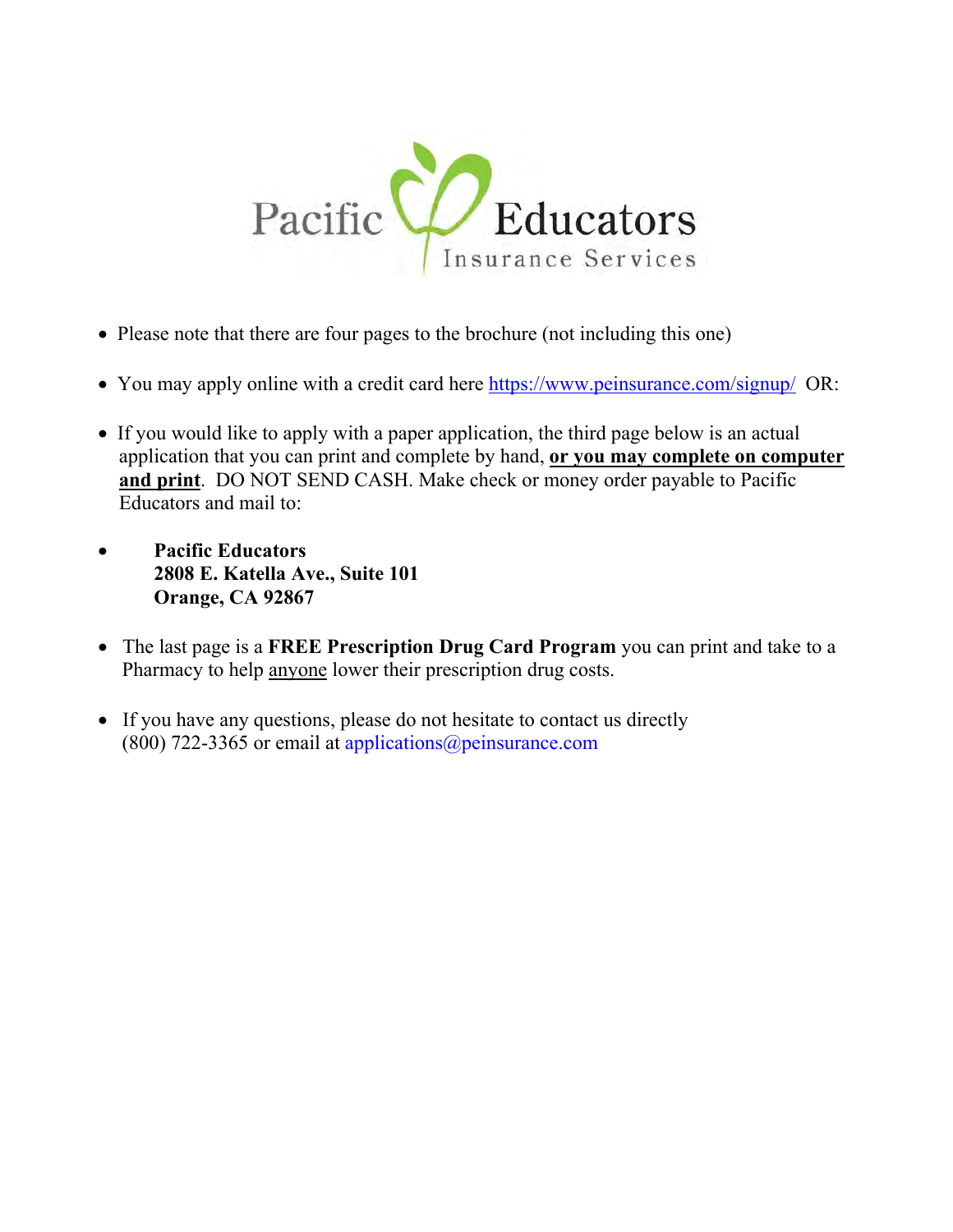# **2021-2022 STUDENT ACCIDENT INSURANCE PLANS**

## **WE RECOMMEND 24-HOUR-A-DAY COVERAGE**

- Accidents happen! When they happen to your child, someone must pay the bills.
- Here are Accident only insurance plans to help cover your child either 24 hours a day (24-Hour Plan) or while in school (School-Time Plan).
- These plans provide benefits to help meet the cost of medical and Hospital charges.
- If you have other insurance, these plans can help offset the deductibles and coinsurance for those plans.
- If you have no other insurance, these plans will provide basic coverage.
- Any benefits payable by the Policy as a result of medical, surgical, dental, Hospital or nursing service will be paid directly to the Hospital or person rendering such service unless proof of payment in full is provided.

| 24-HOUR | <b>SCHOOL</b><br><b>TIME</b> | <b>IMPORTANT PROTECTION FACTS</b>                                                                                                                                                                                                                                                                           |
|---------|------------------------------|-------------------------------------------------------------------------------------------------------------------------------------------------------------------------------------------------------------------------------------------------------------------------------------------------------------|
|         |                              | Becomes effective the date premium payment is received by Guarantee Trust Life Insurance Company (GTL) or its representative (but not prior to the opening day of school).                                                                                                                                  |
|         |                              | Provides coverage during the hours that school is in regular session.                                                                                                                                                                                                                                       |
|         |                              | Provides 24-Hour-A-Day protection.                                                                                                                                                                                                                                                                          |
|         |                              | Provides coverage during the time necessary for travel between the insured's home and the beginning or end of regular school sessions.                                                                                                                                                                      |
|         |                              | Provides coverage while participating in (or attending) activities organized, sponsored and supervised by the school.<br>Coverage is also provided for travel directly to and from such activities in a Designated Vehicle furnished by the school.                                                         |
|         |                              | Coverage expires at the close of the regular school term. (Coverage will be extended while attending academic class-<br>es for credit in the summer, when classroom sessions are exclusively sponsored and solely supervised by t<br>however, no coverage will be provided for travel to and from classes). |
|         |                              | Coverage continues without interruption all summer until school re-opens for the following term.                                                                                                                                                                                                            |

OPTIONAL FOOTBALL COVERAGE BEGINS ON THE DATE OF PREMIUM RECEIPT BY GTL, ITS REPRESENTATIVES OR SCHOOL OFFICIALS, BUT NOT PRIOR TO THE FIRST OFFICIAL DATE OF PRACTICE; AND CONTINUES THROUGH THE DATE OF THE LAST OFFICIAL GAME OF THE CURRENT SEASON INCLUDING PLAYOFFS.

*To file a claim:* Report accidents to the school official. Simplified forms will be furnished through the principal's office (during vacation time contact the administrators of the plan). Completed proof of loss and accumulated bills must be received by GTL within 90 days.

# **24-HOUR-A-DAY ACCIDENT COVERAGE**

#### *24-Hour-A-Day Protection for each Covered Accident*

Helps protect your child for the entire school year and extends **throughout the summer** - right up to the day school opens. Your child's coverage is good **WORLDWIDE, 24-HOURS-A-DAY**. This includes covered accidents:

✎ At home ✎ At play ✎ At school ✎ On vacation ✎ Scouting, camping etc. ✎ During covered travel

✎ While engaged in sports, except those specifically excluded or for which optional coverage is required\*

**\*See OPTIONS for available optional sports coverage, if any.**

## **SCHOOL-TIME ACCIDENT COVERAGE**

Helps protect your child while attending regular school sessions. Includes coverage for travel directly to and from your residence to attend regular school sessions for travel time required, but not more than one hour before or after regular classes. Travel time on the school bus is extended for any additional time needed. In addition, coverage is provided while participating in (or attending) covered activities exclusively organized, sponsored and solely supervised by the school and school employees, including travel directly to and from the activity in a Designated Vehicle furnished by the school and supervised solely by school employees. Optional coverage may be required for interscholastic sports. See OPTIONS for available optional sports coverage, if any.

**EXCESS PROVISION:** All Covered Charges over \$500 will be considered for payment on an Excess basis if any Other Valid and Collectible Insurance or Plan covers the Insured person. GTL will pay the first \$500 in Covered Charges regardless of other insurance.

This is an illustration of your child's benefits. Please keep for your records. This is not a contract. The Master Policy is on file with your school.

Blanket Accident insurance products are issued on Form Series GP-2030, GP-2020 or GP-1200 by Guarantee Trust Life Insurance Company, Glenview, IL. These products and their features are subject to state availability and may vary by state. Certain exclusions and limitations may apply. The exact provisions governing the insurance are contained in the Policy issued to the Policyholder and certain provisions may be administered to conform to state requirements. The Policy shall control in the event of any conflict between the Policy and this brochure. For complete details of coverage please contact the agent administering the program.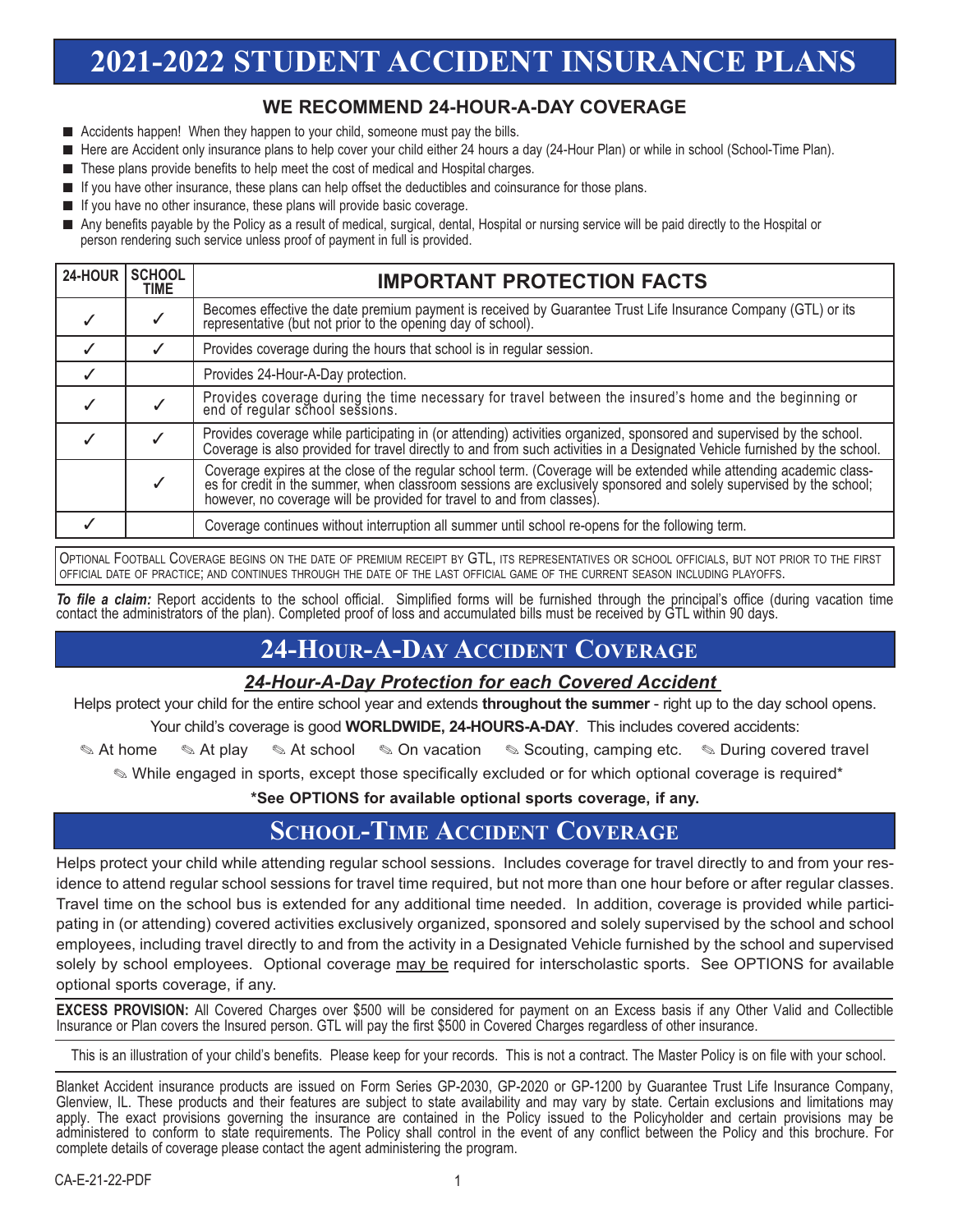# **2021-2022 STUDENT ACCIDENT INSURANCE PLANS**

### **What's Covered?** *Up to* **\$50,000.00 as described under Benefits Per Injury for:**

■ Accidents occurring while coverage is in force. ■ Loss from accidental bodily Injury resulting directly and independently of all other causes. ■ Covered medical charges which begin within 120 days of the Accident and are incurred within 52 weeks of the date of first medical treatment.

Your school district does not carry medical or dental insurance for your child should he/she be injured on school premises while under school grounds jurisdiction, or through school sponsored activities. However it does make this plan available to you, for your consideration.

Esto es para avisarle que su Districto de la Escuela no tiene aseguranza medica ni dental para su nino/nina si se lastima en el terreno de la esquela aunque haiga supervisor en las actividades. Pero se puede tener un plan para su consideracion. Este plan de aseguranza es voluntario. Usted debe saber que la ley del estado requiere cualquier estudiente que participe en deportes escolares debe tener aseguranza adecuada para medico antes de paticipar en deportes.

| BENEFITS PER INJURY - PAYABLE UP TO THE DOLLAR AMOUNTS SPECIFIED BELOW                                                                        | <b>HIGH</b><br><b>OPTION</b> | <b>LOW</b><br><b>OPTION</b> |  |  |  |  |
|-----------------------------------------------------------------------------------------------------------------------------------------------|------------------------------|-----------------------------|--|--|--|--|
| HOSPITAL & GENERAL NURSING CARE - Room and board per day, semi-private room rate 100% of R&C*                                                 |                              | \$300                       |  |  |  |  |
|                                                                                                                                               | \$1,200                      | \$600                       |  |  |  |  |
|                                                                                                                                               | \$3,000                      | \$1,500                     |  |  |  |  |
|                                                                                                                                               | \$300                        | \$150                       |  |  |  |  |
|                                                                                                                                               | \$270<br>Unit Value          | \$175<br>Unit Value         |  |  |  |  |
|                                                                                                                                               | 25%                          | 25%                         |  |  |  |  |
|                                                                                                                                               | 25%                          | 25%                         |  |  |  |  |
| OUTPATIENT NON-SURGICAL DOCTOR'S VISITS, including Physical Therapy, limited to one visit per day;<br>Physical Therapy is limited to 9 visits |                              |                             |  |  |  |  |
|                                                                                                                                               | \$120                        | \$60                        |  |  |  |  |
|                                                                                                                                               | \$60                         | \$30                        |  |  |  |  |
|                                                                                                                                               | \$100                        | \$50                        |  |  |  |  |
|                                                                                                                                               |                              | \$250                       |  |  |  |  |
|                                                                                                                                               | \$500                        | \$250                       |  |  |  |  |
|                                                                                                                                               | \$900                        | \$500                       |  |  |  |  |
|                                                                                                                                               |                              | \$50                        |  |  |  |  |
|                                                                                                                                               | \$300                        | \$150                       |  |  |  |  |
| EYEGLASS REPLACEMENT EXPENSE, for broken eyeglasses, lenses or contact lenses resulting from an Injury                                        | \$150                        | \$100                       |  |  |  |  |
|                                                                                                                                               | \$500                        | \$500                       |  |  |  |  |
| For the benefits shown below only one of the amounts, the largest, will be paid for loss resulting from any one Accident                      |                              |                             |  |  |  |  |
|                                                                                                                                               | \$5,000                      | \$5,000                     |  |  |  |  |
| ACCIDENTAL DISMEMBERMENT, caused by an Injury and occurring within 365 days of covered Accident                                               |                              |                             |  |  |  |  |
|                                                                                                                                               | \$5,000                      | \$5,000                     |  |  |  |  |
| $\bullet$ The Belles accepted to a Chefferd considered Acchaeol (BAA) decays defended to account the sea from deally the News                 | \$10,000                     | \$10,000                    |  |  |  |  |

**\*The Policy provides benefits for Reasonable and Customary (R&C) charges determined by geographic area for Medically Necessary services.**

**EXTENDED DENTAL BENEFIT OPTION:** For an additional premium the Dental Treatment Benefit will be increased to pay all Reasonable and Customary charges for: examination, diagnoses and x-ray; restorative treatment; endodontics; and oral surgery (not to include periodontics or orthodontics); up to \$250 for dental prostheses toward the cost of a bridge, partial denture or denture, or for replacement in kind of previous dental repairs. If during the Benefit Period, the Insured's dentist certifies that treatment must be deferred, GTL will pay up to a maximum of \$100 in lieu of all other dental benefits.

**EXCLUSIONS**: The Policy does not provide benefits for: 1. Treatment, services or supplies which: are not Medically Necessary; are not prescribed by a Doctor as necessary to treat an Injury; are determined to be Experimental/Investigational in nature; are received without charge or legal obligation to pay; are received from persons employed or retained by the Policyholder or any Family Member, unless otherwise specified; or are not specifically listed as Covered Charges in the Policy; 2. Intentionally self-inflicted Injury; 3. Injury received while violating or attempting to violate any duly enacted law; 4. Injury by acts of war, whether declared or not; 5. Injury covered by Workers' Compensation or the Occupational Disease Law; 6. Heat exhaustion or heat stroke; 7. Hernia or slipped femoral capital epiphysis; 8. Injury sustained fighting or brawling, except as an innocent victim; 9. Injury sustained while operating, riding in or upon, mounting or alighting from, any two- or three- or four- wheeled recreational motor/engine driven vehicle or snowmobile or all-terrain vehicle (ATV); 10. Injury sustained while by participating in or practicing for Interscholastic tackle football in grades 9 through 12, including travel, unless optional coverage has been purchased; 11. Treatment of illness, disease or infections, except infections which result from an accidental Injury or infections which result from accidental, involuntary or unintentional ingestion of a contaminated substance; 12. Any penalty imposed by Other Valid and Collectible Insurance or Plan for failure to follow plan procedures.

*Administered by:* **PACIFIC EDUCATORS, INC.**, 2808 E. Katella Ave., Suite 101, Orange, CA 92867-5299 (714) 639-0962 or (800) 722-3365 - Pacific Educators' California License No. 0429928 *Underwritten and Claims Paid by:* **GUARANTEE TRUST LIFE INSURANCE COMPANY (GTL)**, Glenview IL - (800) 622-1993